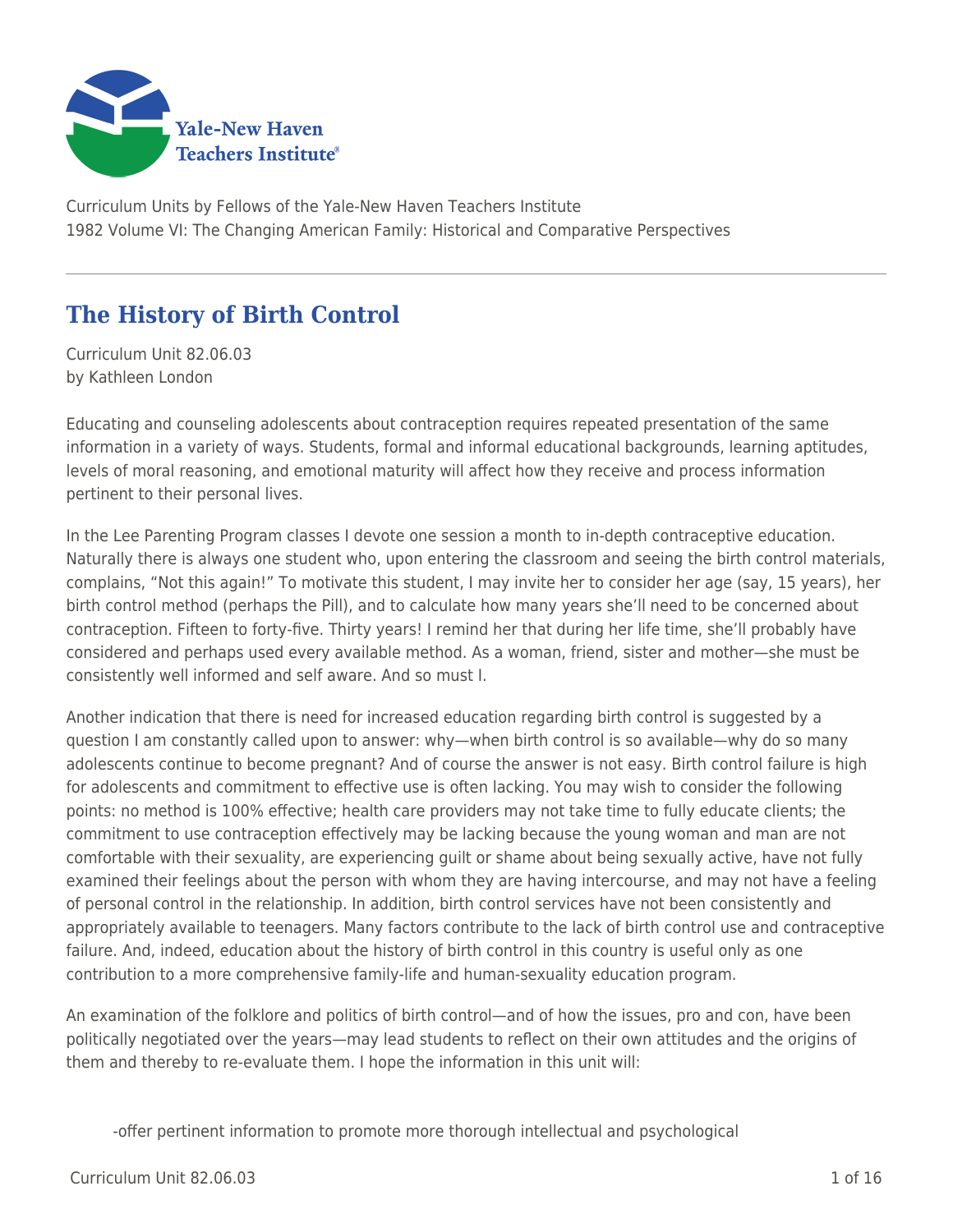introspection about family planning;

-enhance students' sense of identification with women of past, present, and future generations; -encourage students to examine 'unseen' forces which affect prevailing morality and legislation, to reevaluate their thinking and to develop a sense of personal control over their bodies and their destinies;

-promote more effective use of available contraceptive methods;

-motivate students to become and remain informed of health and social services which will affect the quality of their personal and family life.

### Infanticide, Abortion, Contraception

Infanticide, the killing of newborn babies, was the most universal solution to periodic overpopulation in preindustrial societies. It was used to control population and, at times, the sex ratio where the sexual division of labor dictated. Some groups practiced infanticide because, in the absence of medical techniques, it was less risky and painful than abortion. Among some Australian tribes and among the Cheyenne and other Northern Plain Indians, infanticide was practiced so the tribe could maintain its mobility. The Pima of Arizona practiced infanticide when a child was born after the death of its father—thereby relieving the mother of the added economic burden ( Woman's Body, Woman's Right, Linda Gordon, p.33). When practiced, the decision was almost always made by men, and there is little evidence of male infanticide in any society whereas female infanticide was practiced in Tahiti, Formosa, India, and North Africa. It is significant to note that infanticide was not just a 'primitive' practice; Aristotle and Plato recommended it for eugenic reasons. And if infanticide is not acceptable today, it may be (as Gordon suggests) because we have better birth control methods, not because we are morally superior.

Infanticide and abortion were considered criminal practices during the 18th and 19th centuries and their practice is documented in the transcripts of trials and in newspapers. This evidence suggests that both practices were widespread. Three cases of infanticide have been found reported in the Maryland Gazette on one day in 1761. In 1806, the transcript of the trial of Elizabeth Valpy in Boston was published. Elizabeth was an immigrant girl working as a maid for a Dr. Jarvis; she became pregnant by a Black indentured servant, William Hardy. She attempted to abort the pregnancy, but the medicine failed and she later gave birth to a completely white girl; the infant was discovered drowned twenty-three days later. Elizabeth claimed Hardy had killed it; he had taken the infant ostensibly to a wet nurse so Elizabeth could return to work. He was acquitted for lack of evidence and Elizabeth was not brought to trial also for lack of evidence; this case generated great public interest, perhaps because of the race question and because it remained unsolved. Women found guilty of infanticide were usually hung. Infanticide is clearly a desperate method of birth control and was most likely used by unmarried women frightened by the stigma of bearing an illegitimate child or by women forced by poverty.

Women, alone or with the help of older women (though there were male abortionists) have attempted to abort unwanted pregnancies since ancient times. A standard method of inducing abortion (ancient and modern) is the abortifacient or potion. Abortifacients are part of a folk culture of herbal medicine handed down among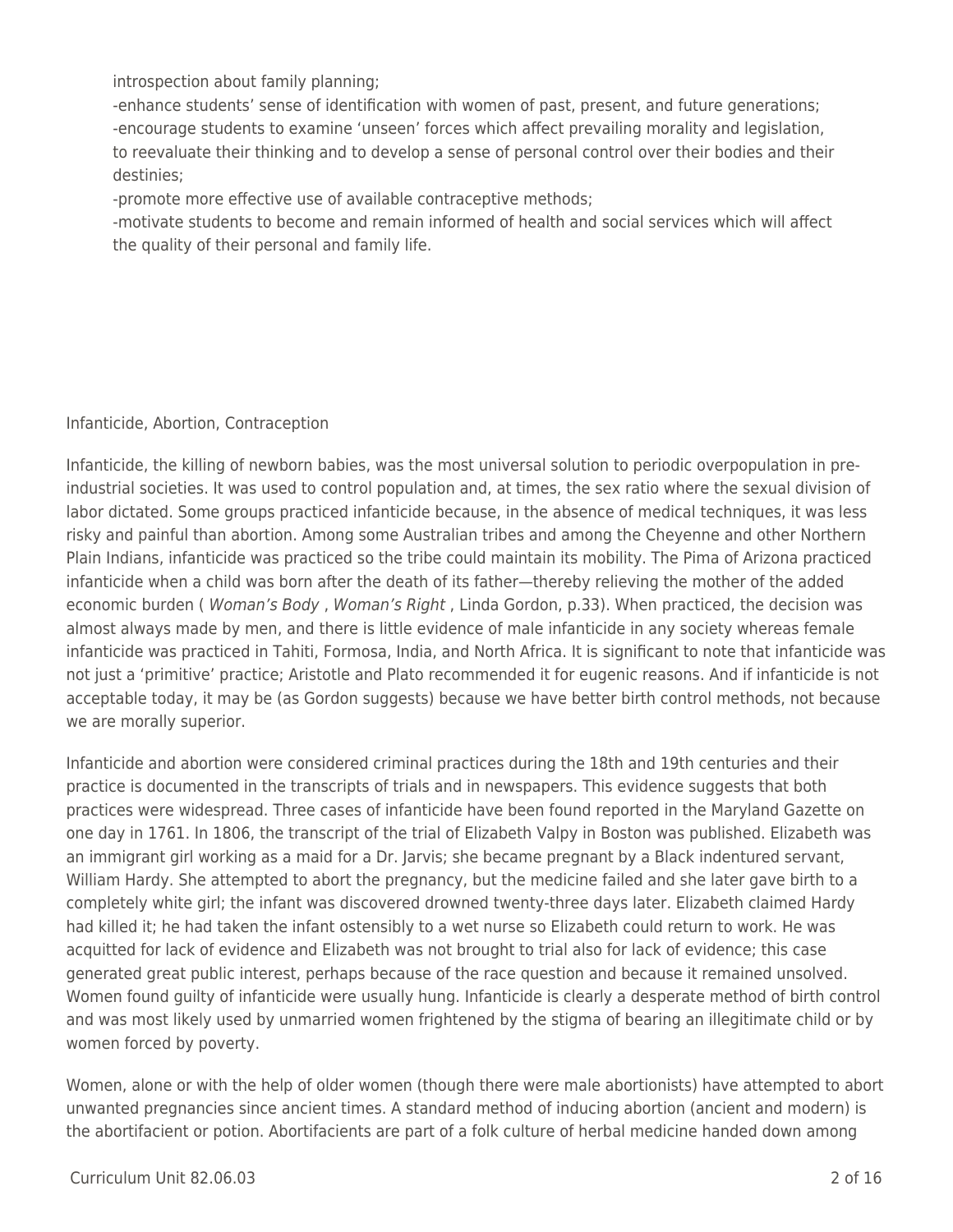women for thousands of years. In German folk medicine marjoram, thyme, parsely and lavender in tea form were used. The root of worm fern was used by German and French women and was also prescribed by a Greek physician in the time of Nero; in French it was called the "prostitute root". Other ancient recipes called for a paste of mashed ants, foam from camels' mouths, tail hairs of blacktail deer dissolved in bear fat. In modern times, women have been reported to use turpentine, castor oil, tansy tea, quinine water in which a rusty nail has been soaked, horseradish, ginger, epsom salts, ammonia, mustard, gin with iron filings, rosemary, lavender, and opium (Gordon, p.36; Norman Himes, Medical History of Contraception; George Devereux, "A Typological Study of Abortion in 350 Primitive, Ancient, and Pre-Industrial Societies";)

Aside from internal abortifacients, women have attempted external methods such as severe exercise, heavy lifting, climbing trees, hot baths, jumping and shaking. As late as the 20th Century, Jewish women of the Manhattan Lower East Side attempted to abort by sitting over a pot of steam (or hot stewed onions), a technique described in an 8th Century Sanskrit source.

Women's diaries and correspondence indicate that abortion was commonplace and accepted in the United States during the 19th century. The majority of women before the 19th century and many in the 19th century did not consider abortion a sin. Until the early part of the century, there were no laws against abortions done in the first few months of pregnancy. Prior to the 19th century, Protestants and Catholics held abortion permissible until 'quickening'—the moment the fetus was believed to gain life.

In the 1870's, the New York Times estimated there were 200 full time abortionists in New York City and abortion safety was generally quite high. Today, as likely then, more women die in childbirth than during abortions. The most dangerous abortions were not those done mechanically by abortionists but those attempted with internal medicines which caused abortion by a general harsh treatment of the entire body (Gordon, p.53). During the 1800's, newspaper ads were plentiful:

"Portuguese Female Pills, not to be used during pregnancy for they will cause miscarriage."

Folk remedies for unwanted pregnancies were common and stories come from all periods of American history.

In Maryland in 1652, Susanna Warren, a single woman made pregnant by "prominent citizen", Captain Mitchell, said that he prepared for her a 'potion of Phisick', put it in an egg and forced her to take it. It didn't work and she brought charges against him.

In 1862, when the wife of Confederate General William Dorsey Pender wrote him that unfortunately she was pregnant, he wrote her pious phrases about 'God's will' but also sent her pills which his company surgeon had thought might 'relieve' her.

(Gordon, p.55)

By the first half of the 19th Century, many states had already made abortion a crime at any stage of fetal development. Yet criminal abortionists continued to practice and in fact were often acquitted by juries. During the 1860's and 1870's, abortions continued to be available and doctors admitted to being asked frequently to perform abortions. Increasingly during the second half of the 19th century, medical attacks on abortion grew and moral condemnation intensified.

The evidence of ancient contraceptive knowledge, methods of birth control which (unlike infanticide and abortion) are used before conception, is impressive. A list of contraceptive methods would include: withdrawal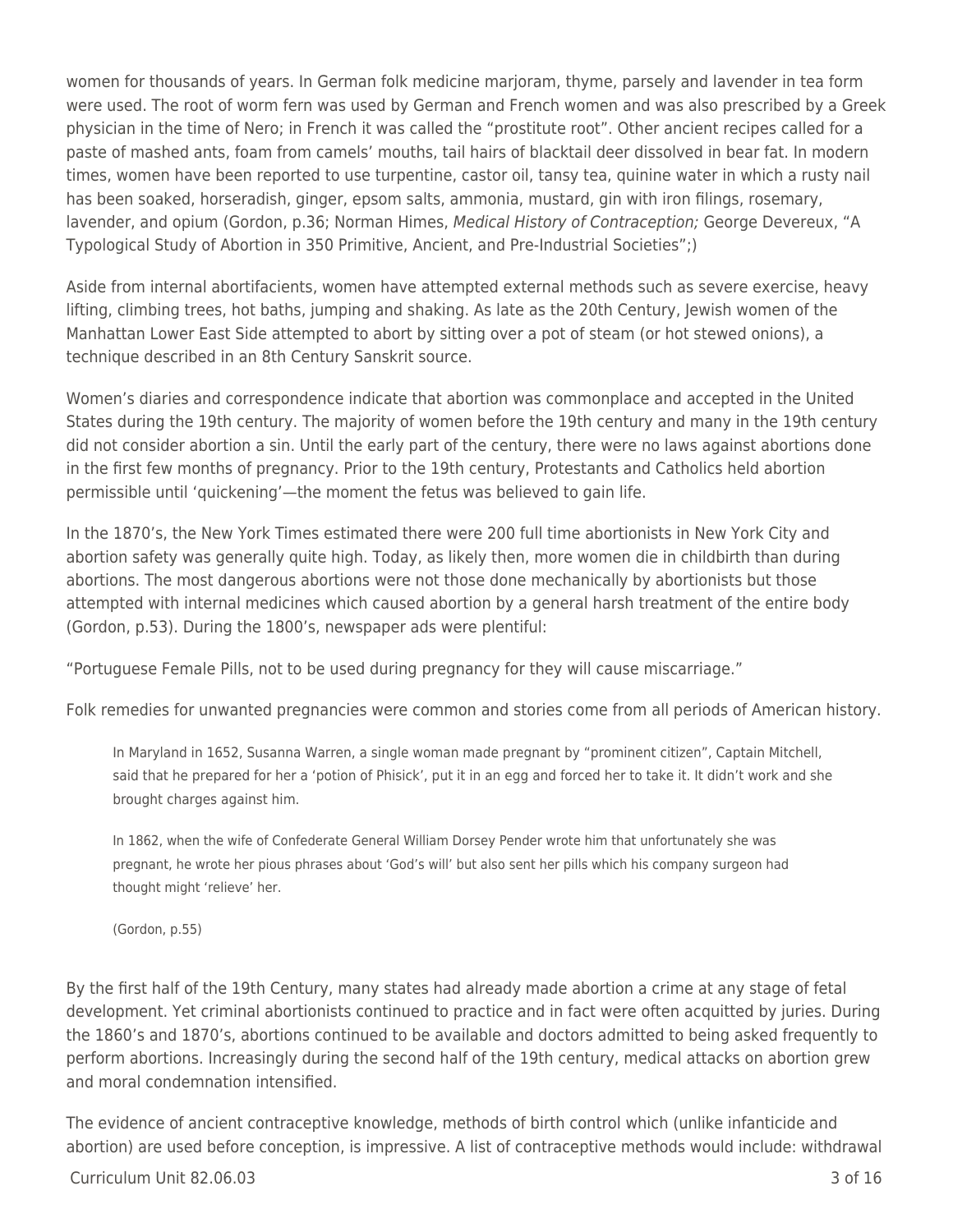by the male; melting suppositories designed to form an impenetrable coating over the cervix; diaphragms, caps, or other devices which are inserted into the vagina over the cervix and withdrawn after intercourse; intrauterine devices; douching after intercourse designed to kill or drive out the sperm; condoms; and varieties of the rhythm methods. None of these methods are new. Except for the addition of the modern birth control pill introduced in 1960, there are no new methods. All of these techniques were practiced in the ancient world and in modern pre-industrial societies.

Coitus interruptus, withdrawal, was practiced in Africa, Australasia, the Middle East, and in Europe. Though condemned by Judaism and Roman Catholicism, its practice was common enough in Medieval Europe and later to be frequently attacked in canonical writings as a "vice against nature" (Gordon, p.41). Studies in the 1920's and 30's in New York and New Jersey found that coitus interruptus was the most common pre-medical form of birth control. Further evidence of its practice comes from documentation of doctors' remonstrances against it—arguing that it was dangerous, caused nervousness, ultimately impotence, and one who said it might lead to hardening of the uterus in women.

Coitus obstructus was a method recommended in several Sanskrit texts which required pressing on the forepart of the testicle; the pressure of the finger there may block the urethra forcing semen into the bladder. Coitus reservatus is a method whereby the male avoids ejaculation entirely. This method was used by the Hindus and reappeared among some American Utopian societies in the 19th Century.

Douching was used in ancient times but was not very effective. The Greek physician A'tious know the properties of vinegar but recommended it be applied to the penis rather than used as a douche. 19th Century recipes in women's books show that douching was known and tried in the United States.

A pessary is a vaginal suppository used to kill sperm and/or block their passage through the cervix. The pessary was the most effective contraceptive device used in ancient times and numerous recipes for pessaries from ancient times are known. Ingredients for pessaries included: a base of crocodile dung (dung was frequently a base), a mixture of honey and natural sodium carbonate forming a kind of gum. All were of a consistency which would melt at body temperature and form an impenetrable covering of the cervix. The use of oil was also suggested by Aristotle and advocated as late as 1931 by birth control advocate Marie Stopes.

Another kind of pessary was a solid object to block the cervix. This method was popular in pre-industrial societies, especially Africa; here women used plugs of chopped grass or cloth. Balls of bamboo tissue paper were used by Japanese prostitutes, wool by Islamic and Greek women, linen rags by Slavic women (Gordon, p. 43). The sponge used by Ancient Jews was considered the most effective contraceptive in use until the development of the diaphragm. The sea sponge was wrapped in silk with a string attached.

The rhythm methods (based on calculating the woman's fertile period and abstaining from intercourse during it) were widely discussed during the 19th century. Unfortunately it was very ineffective during the 19th and early 20th century, since the female fertility cycle was not understood until 1920. Until that time, observing other mammals lead most to believe ovulation occurred either during menstruation or just before it.

The condom has been produced in this country since 1840. It was second in popularity to male withdrawal according to the 1920's and 30's studies. In fact, though, the condom was fully advocated not to prevent pregnancy but in campaigns against venereal disease. The widespread use of the condom to prevent V.D. following World War I contributed to the acceptance of contraception because even people of fundamentalist persuasion were forced to encourage its use.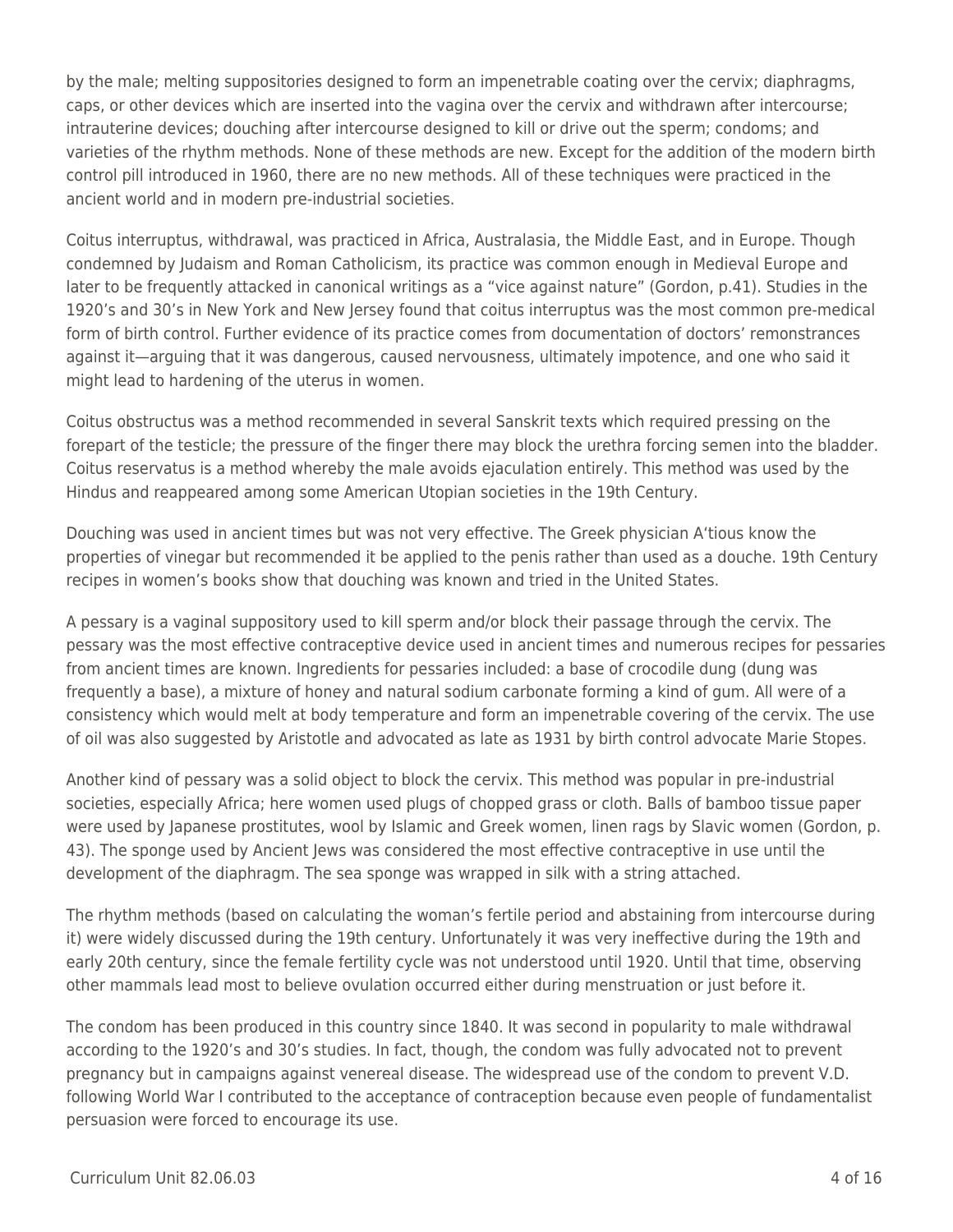Since ancient times, people have been attempting to control the sizes of their families. Clearly, men and women have wanted to control the number of their offspring for physical, emotional, social, and economic reasons and they have taken responsibility for attempting to use various methods of contraception. Yet, periodically throughout history, some people have attempted to deny women the right to birth control. Their reasons have had social, moral and religious, economic and political foundations.

In 1873 Anthony Comstock pushed a bill through Congress which defined contraceptive information as obscene. What was the social, economic and political climate in the United States that fostered the passage of the Comstock Law and continued adherence to it at the turn of the century? Why was it not until 1965 before the U.S. Supreme Court struck down as unconstitutional the 1879 birth control law of Connecticut?

By the 1860's in this country, new legislation had outlawed all abortions except those "necessary to save the life of a woman". In 1869, Pope Pius IX declared that all abortion is murder. While there were many reasons why abortion was suddenly a crime, one reason is quite sensible: abortion was a potentially dangerous operation and a new wave of humanitarianism in the mid 19th century brought laws to protect women. The other reasons for making abortion a crime related to changing views on birth control.

Medical care for women passed out of the hands of mid-wives and into the hands of male doctors, most of whom did not respect a woman's right to terminate (or prevent) a pregnancy. Dr. Edmund Bliss Foote was an exception. An ardent feminist, his writings during the 1860's and 70's on birth control and sex emphasized women's rights and he publicly advocated the use of the condom and the 'womb veil', an early diaphragm.

Attitudes towards abortion changed with a new understanding of the biology of conception and pregnancy which made it clear that the fetus is "alive" sooner than previously thought. Even the Catholic Church had previously considered 40 days after conception for a boy and 80 days for a girl as the moment of "quickening" or the beginning of life.

Governments and religious groups desired population growth to fill factories and industries and new farming territories. Just as women were beginning to understand conception well enough to attempt to avoid it, President Theodore Roosevelt in March, 1905, attacked birth control and condemned the tendency towards smaller families as decadent, a sign of moral disease.

Social and moral reformers campaigned to ban "sex for pleasure" and against abortion and birth control. Early suffragists had campaigned for voluntary motherhood during the 1870's, but they advocated celibacy and abstinence for birth control. But as social moralists began to preach—sex outside of marriage was immoral and, indeed, sex within marriage was immoral if not for making babies—cautious suffragists became ardent feminists. And conservative suffragists began to speak out publicly for birth control in response to President Roosevelt and the social moralists.

Those who saw fit to define contraceptive information as obscene opposed birth control, citing the following objections: birth control practice is sinful; the nation needs a growing population of large, stable families (and indeed some of them feared that "Yankee" stock would be overcome by immigrants, non-whites and the poor); and birth control represented a rebellion of women against their primary social duty—motherhood.

A. Comstock, who was born in New Canaan, Connecticut, was responsible for the federal law banning birth control and for the passage of similar laws in twenty two states. The strictest laws were passed in Connecticut and Massachusetts.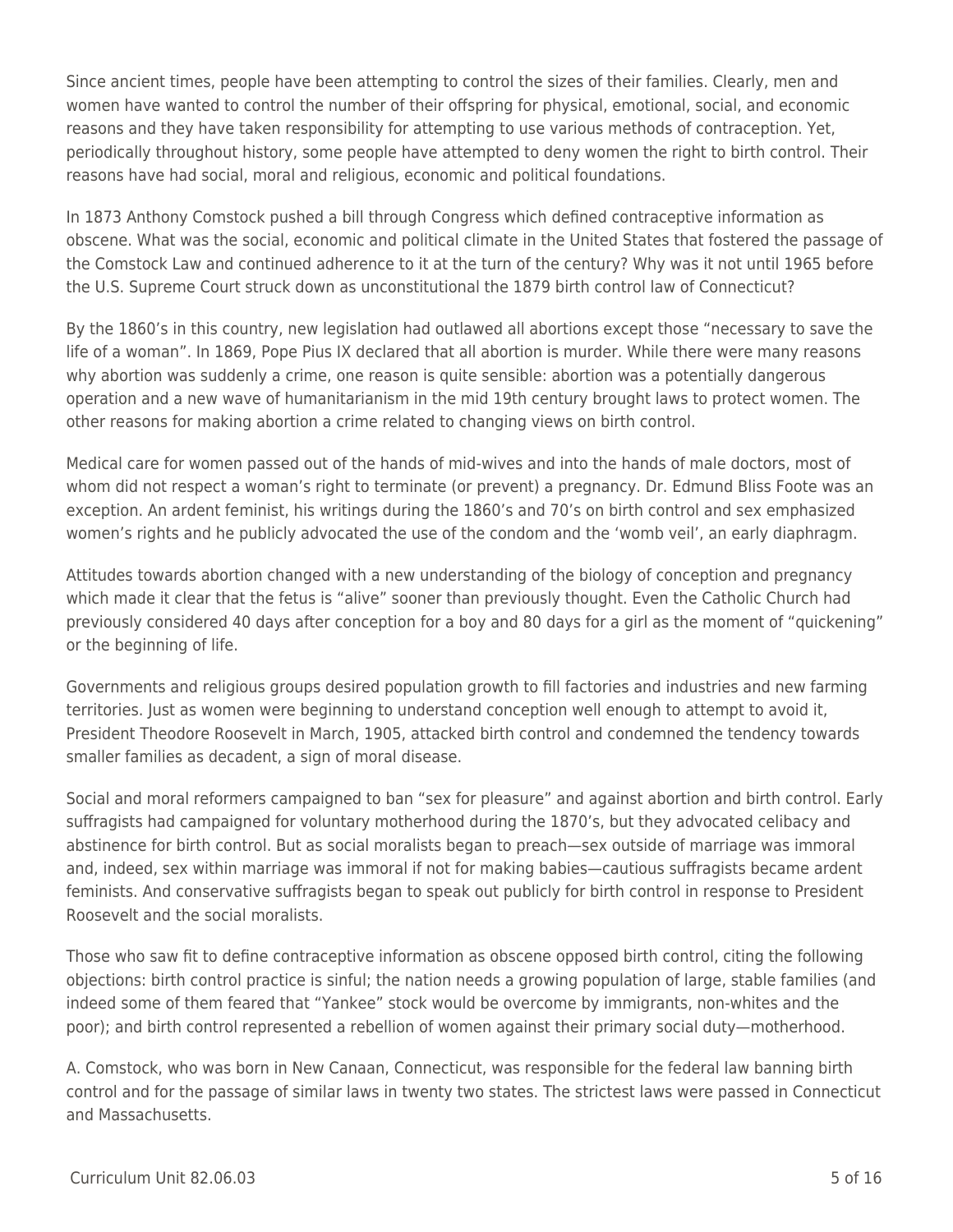1879 General Statutes of Connecticut, Section 6246: Use of drugs or instruments to prevent conception. Any person who will use any drug, medicinal article or instrument for the purpose of preventing conception shall be fined not less than fifty dollars or imprisoned not less than sixty days nor more than one year or be both fined and imprisoned.

Accessories. Section 54-196: Any person who assists, abets, councils, causes, hires or commands another to commit any offense may be prosecuted and punished as if he were the principal offender.

Comstock worked as a special federal agent charged with the responsibility of enforcing laws aimed at stopping proliferation, distribution and use of "obscene" articles.

Margaret Sanger (1879-1966) campaigned from 1914 until 1937 to remove the stigma of obscenity from contraception. Working with a doctor to save the life of tenement dweller, Sadie Sachs, from the affects of a self-induced abortion, she made her decision to fight the Comstock Law and to insure that women received contraceptive education, counseling and service. She is credited with coining the phrase, birth control.

In 1914, Sanger published and mailed a magazine, Women Rebel , advocating the use of birth control techniques she had learned about in France. In 1916, she opened the first birth control clinic in the Brownsville section of Brooklyn. Hundreds of women attended the clinic; but within one month police arrested Sanger, her sister, and her friend and closed the clinic. Sanger then turned her energy toward the legislative process; the Suffragette Movement contributed to her feeling that legal reform was possible if newly won political power was used. Sanger's ultimate goal was to make medically prescribed birth control legal and available to anyone for any reason—personal, social, economic or medical.

Between 1912 and 1930, House Bills to repeal the Comstock Laws in Connecticut were repeatedly rejected. In 1931 doctors began to support the bills. Between 1941 and 1959, seventeen bills were entered; some passed in the House but were defeated in the Senate. Arguments continued to center on religious views and questions of public morality.

In 1961, Dr. C. Lee Buxton and Estelle Griswald opened a birth control clinic in New Haven, Connecticut. They were arrested and fined. The Planned Parenthood League appealed the Griswald vs. Ct. case and, in 1965, the U.S. Supreme Court struck down as unconstitutional the 1879 birth control law. After 86 years, birth control could be used legally in Connecticut, and contraceptive services have become increasingly available to teenagers, including minors. During 1980 and 1981, a number of bills and amendments were entered which attempted to limit the availability of these services to adolescents.

Boston Women's Health Book Collective, Our Bodies, Ourselves . N.Y.: Simon and Schuster. 1975.

Gordon, Linda. Woman's Body , Woman's Right : A Social History of Birth Control in America . New York: Penguin Books. 1976.

Guttmacher Report. Teenage Pregnancy: The Problem That Hasn't Gone Away. New York: The Alan Guttmacher Institute/Policy Analysis and Public Education. 1980.

Hatcher, Robert A., MD., et al. Contraceptive Technology 1980-81 . Atlanta: Emory University/Grady Memorial Hospital, Family Planning Program. 1981.

History of the Birth Control Movement—Tape of Connecticut Public Radio broadcast—Planned Parenthood

 $Curir$ iulum Unit 82.06.03 6 of 16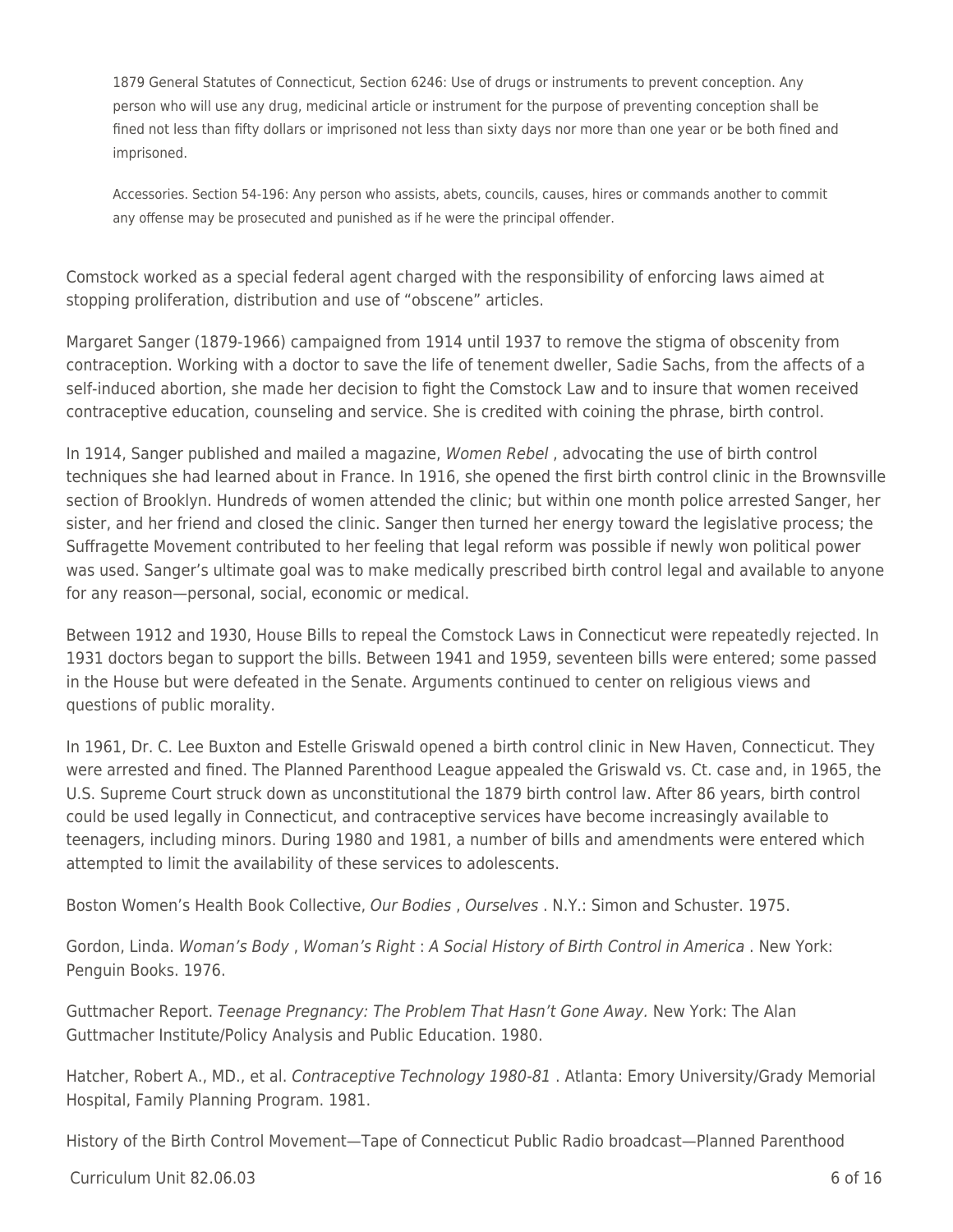Federation of America.

London, K. "Mainstreaming the Adolescent Mother." Issues in Health Care of Women Vol. 3, No. 1 Jan.-Feb. 1981.

Reed, James. From Private Vice to Public Virtue : Birth Control in America Since 1830 . New York: Basic Books. 1978.

### **Lesson I Birth Control and the Legislative Process**

Purpose: Birth control services for women of all ages continue to be affected by legislation—legislation today which is prompted by either "pro-choice" or "pro-life" forces. This lesson will educate students about the legislative process and offer the opportunity to clarify values and political identity.

Time required: Two class sessions

Materials: Blackboard. Three signs—Agree, Disagree, Unsure.

Procedure: Before class, teacher should review the following information:

#### A. How fan the Constitution be amended ?

There are two ways to initiate a change in the Constitution, under Article V:

\_\_\_\_ a. Congress can propose an amendment by a two thirds vote of both houses; or

b. two-thirds (or 34) of the state legislatures can pass resolutions calling for a constitutional convention, which requires Congress to set up such a convention.

Amendments proposed by either of these methods must then be ratified by three-quarters (or 38) of the state legislatures in order to become part of the Constitution.

As of March 1981, nineteen states had passed resolutions calling for the purpose of proposing amendments to outlaw abortion. Such amendments have also been proposed in Congress.

#### B. The Roe vs. Wade Decision —1973

This U.S. Supreme Court decision established the right to choose abortion as part of the fundamental right to privacy protected by the U.S. Constitution. The High Court ruled that the Constitution guaranteed each woman the right to decide, with her physician and without governmental interference, whether to have a child or to obtain an abortion, at least within the first 3 months of pregnancy.

\_\_\_\_ Before 1967, most states' criminal laws prohibited abortions except to save the life of the mother. In nearly every state, those who performed an abortion could be found guilty of murder, manslaughter, or some other felony.

C. The Human Life Amendment —spring, 1981—S2148 (The Hatch Amendment)

Introduced by Senator Corin Hatch (R-Utah) and supported by Senator Jesse Helms (R-N.C.)

\_\_\_\_ The Human Life Amendment would establish that from the moment of fertilization, the fertilized egg is a "person" under the constitution and is entitled to all of the rights and privileges afforded each living individual.

The HLA would overrule the 1973 U.S. Supreme Court decision (Roe vs. Wade and Doe vs. Bolton) establishing the right to choose abortion as part of the fundamental right to privacy protected by the U.S. Constitution.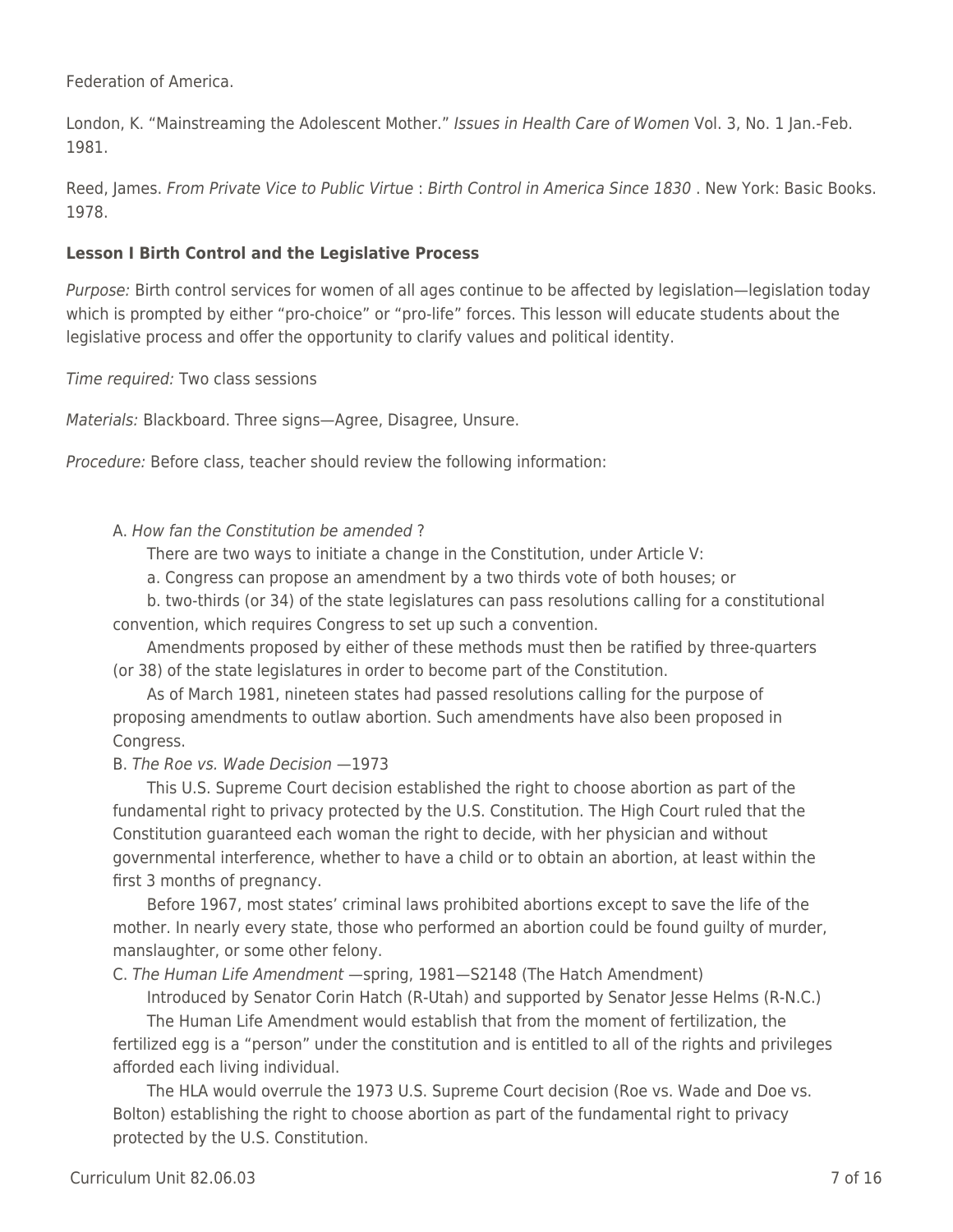\_\_\_\_ Medical doctors, husbands, social workers,and health professionals would be liable for violation of the HLA.

D. Fallback bill introduced by Senator Mark Hatfield (R-Oreg) S2372

This version of the HLA would permanently eliminate federal funding for abortion and would provide an expedited appeal to the Supreme Court for lawsuits challenging State's abortion law. It would allow, but not mandate, states to criminalize abortion. This amendment would permit the right to choose abortion to vary from state to state.

E. The Family Protection Act of 1981 (S1378, H.R. 3955)

Introduced in U.S. Senate on June 17, 1981 by Senator Roger Jepsen (R-Iowa) (originally introduced in 1979 (S1808) by Senator Paul Laxalt

Title 1, section 2-Family Preservation—provides that parents be notified which an unmarried minor receives contraceptive devices or abortion related services from a federally funded organization. (Section 1020)

Before class, teacher should prepare three signs (ie. on large newsprint) Agree, Disagree, Unsure and place them on the walls around the room.

Each of the following statements should be written on an index card :

Federal funding for medicaid abortion is wrong.

The Human Life Amendment violates the First Amendment Right to Privacy and Freedom of Religion.

A woman has the right to choose for herself to continue or terminate a pregnancy.

The Human Life Amendment would most affect the young and the poor.

 $C$ urriculum Unit 82.06.03  $\qquad \qquad$  8 of 16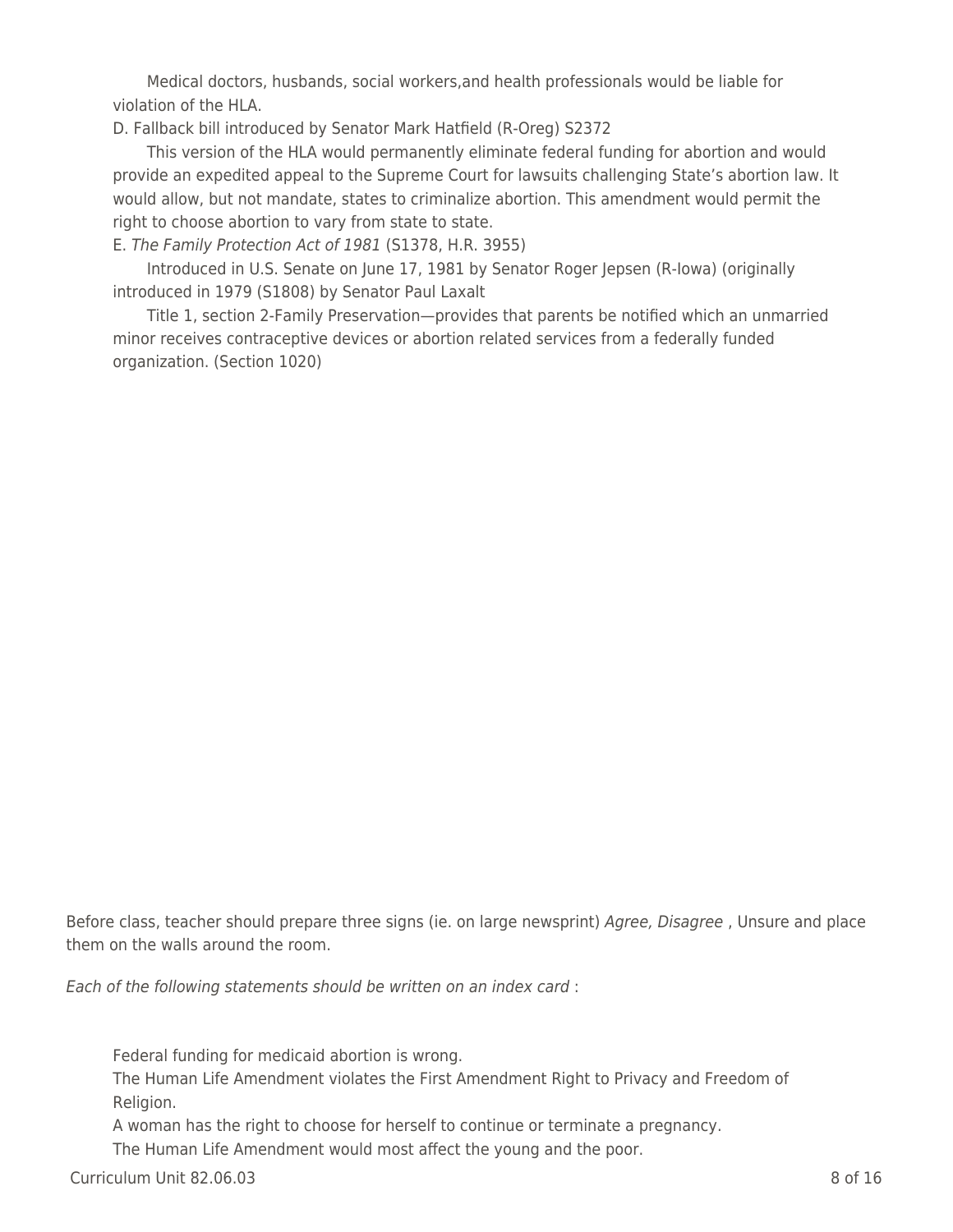Parents should be notified if their minor teenage children seek birth control services. Teenagers under 17 should have parents' permission to obtain birth control services. All abortions should be illegal even in cases of rape or incest. Voters should consider candidate's position on birth control before voting.

Teacher holds up index card and reads the statement aloud. Students are instructed to go and stand by the sign (Agree, Disagree or Unsure) which best describes their position. A volunteer(s) from each of the three groups is invited to explain why he/she chose that position.

Resources for lesson:

Speakers and pamphlets from:

- 1. Catholic Family Services
- 2. Connecticut Civil Liberties Union
- 3. National Abortion Rights Action League (NARAL)
- 4. Pro-Life Council of Connecticut, Inc.
- 5. Reproductive Freedom Project, American Civil Liberties Union Foundation
- 6. Women Against Discrimination in Abortion (WADIA)

Planned Parenthood League of Connecticut

#### *Follow up Activity —Legislative Action—Letter Writing*

Students (independently or as a classroom activity) may wish to write to their representatives and to members of the judiciary committees of both houses of Congress to express their views.

Suggested letter format:

a. Introduce yourself

 $C$ urriculum Unit 82.06.03 9 of 16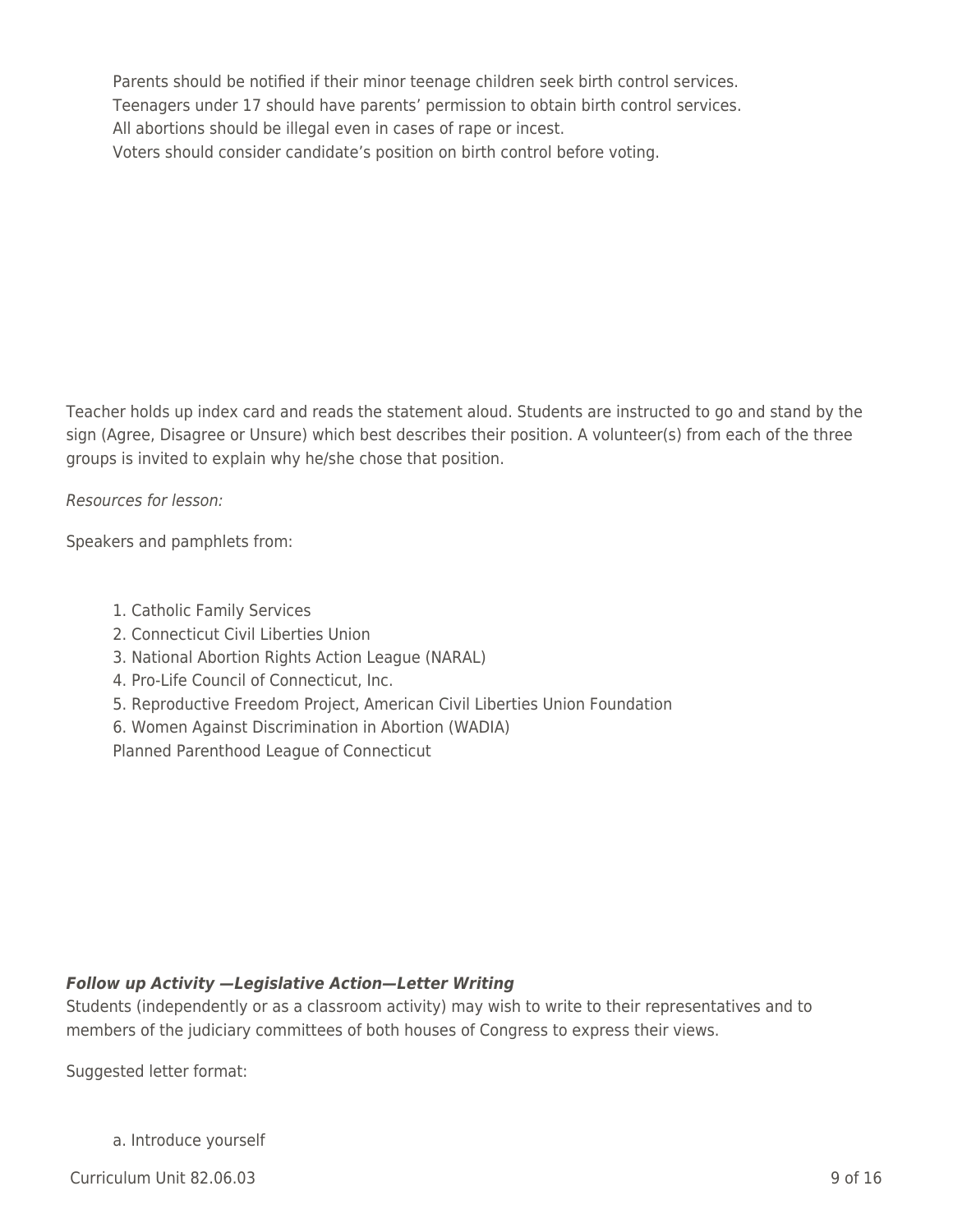b. State issue you are writing about (ie. birth control services for teens, abortions, federal funding for abortions etc.)

- c. State your opinion and give three reasons to support your position.
- d. Write a summary comment

### **Lesson II Family Planning—Gaining an Historical Perspective: Genograms**

Purpose : Students have difficulty gaining historical perspective without meaningful, concrete reference points. This lesson will teach students how to do a genogram and to consider the history of family planning practices in their own and their peers' families.

Time required : 50 minute class session

Materials : Blackboard

Unlined paper

Procedure :

Begin by writing the following symbols on the blackboard:

(figure available in print form)

If you are comfortable, construct your own genogram on the blackboard as an example.

Each student will construct their own genogram on unlined paper. Students will need help so be prepared to move around to individual students as they work.

Ask of three or four volunteers to put their genograms on the blackboard and ask each to explain their genogram to the class.

Select an genogram and indicate which levels represent the 80's, the 60's, 40's and if possible, the 20's.

Discussion: Pose the following questions for thought and discussion—

- 1. What observations can you make about the genograms?
- 2. Do you notice any similarities? any differences?
- 3. How is your family in 1980 different from your great grandmother's?
- 4. Can you imagine (or do you know) what family planning methods your parents, grandparents or great grandparents used?
- 5. Do you think your grandfather participated in family planning?
- 6. Where did your grandparents live—Northeast, South, Puerto Rico? Does geography influence birth control practices?
- 7. Does type of work influence b.c. practices; or availability of day care?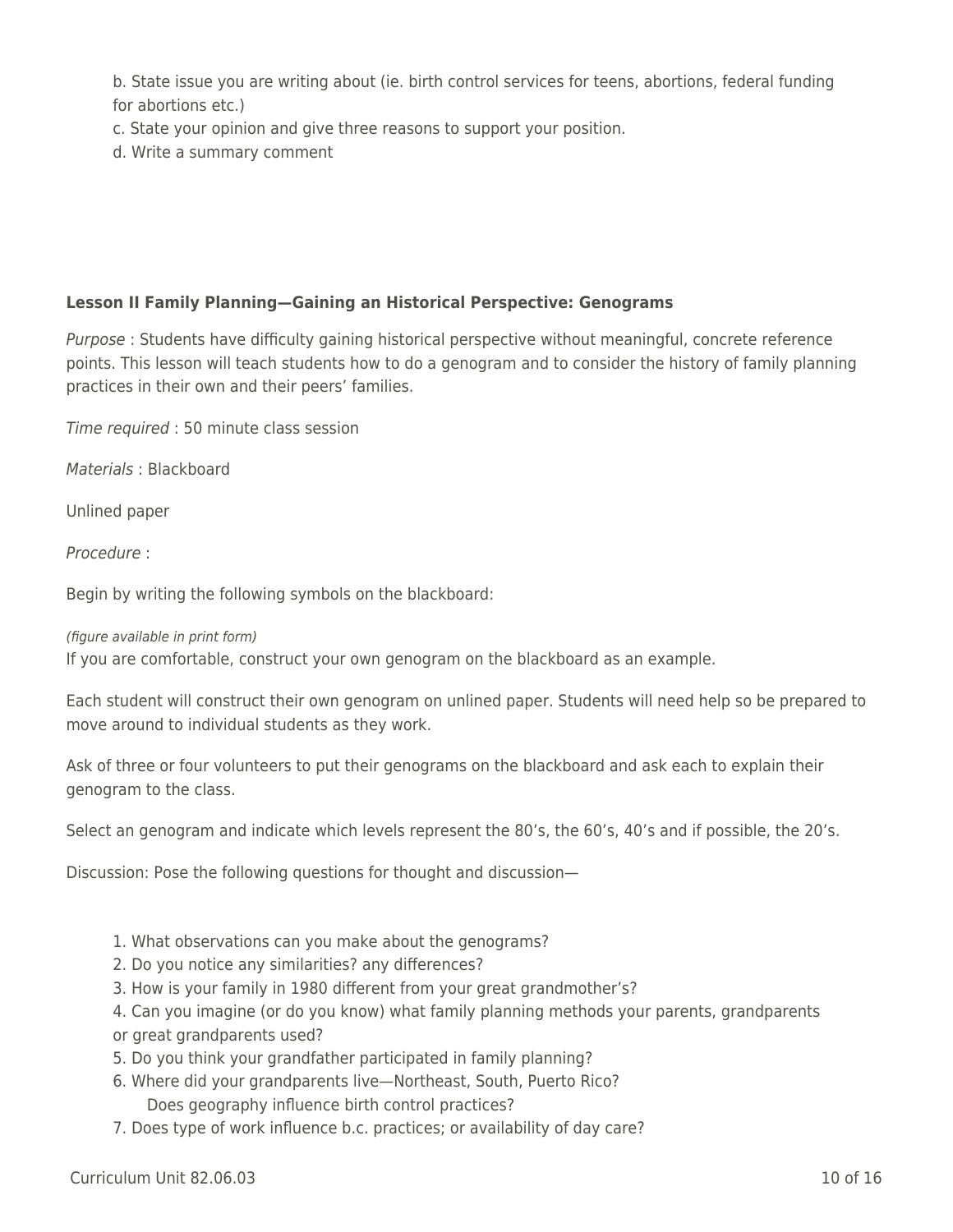8. How else does the economy influence, ie. is availability or accessibility of shelter and housing a consideration in long term family planning?

9. Does religion influence family planning? has this remained the same or have there been changes in your family?

10. Is level of education a factor in family planning?

- 11. Is there communication between generations regarding family planning?
- 12. What medical milestones have changed birth control practice?

#### **Lesson III Decision making and Pregnancy**

Purpose : One important aspect of decision-making is to be fully informed about the various alternatives available in a given situation. This exercise, in the process of reviewing the decision-making model, provides students with information on adoption, abortion, and some of the considerations involved in continuing an unintended teen pregnancy and raising the child.

Time Required : 15 minutes

Materials : Blackboard or newsprint with marker

Procedure : Before class, write the 5-step decision-making process on the board.

- a. Identify the problem
- b. Brainstorm alternatives
- \_\_\_\_ c. Examine consequences of each
- d. Choose what's right for you
- e. Determine plan of action

1. Explain to the class how one of the most important aspects of making a decision is to consider carefully all the alternatives. In order to consider alternatives accurately, one has to be fully informed.

2. Ask the class: "What are the alternatives that a woman (a couple) has when she has an unintended pregnancy?"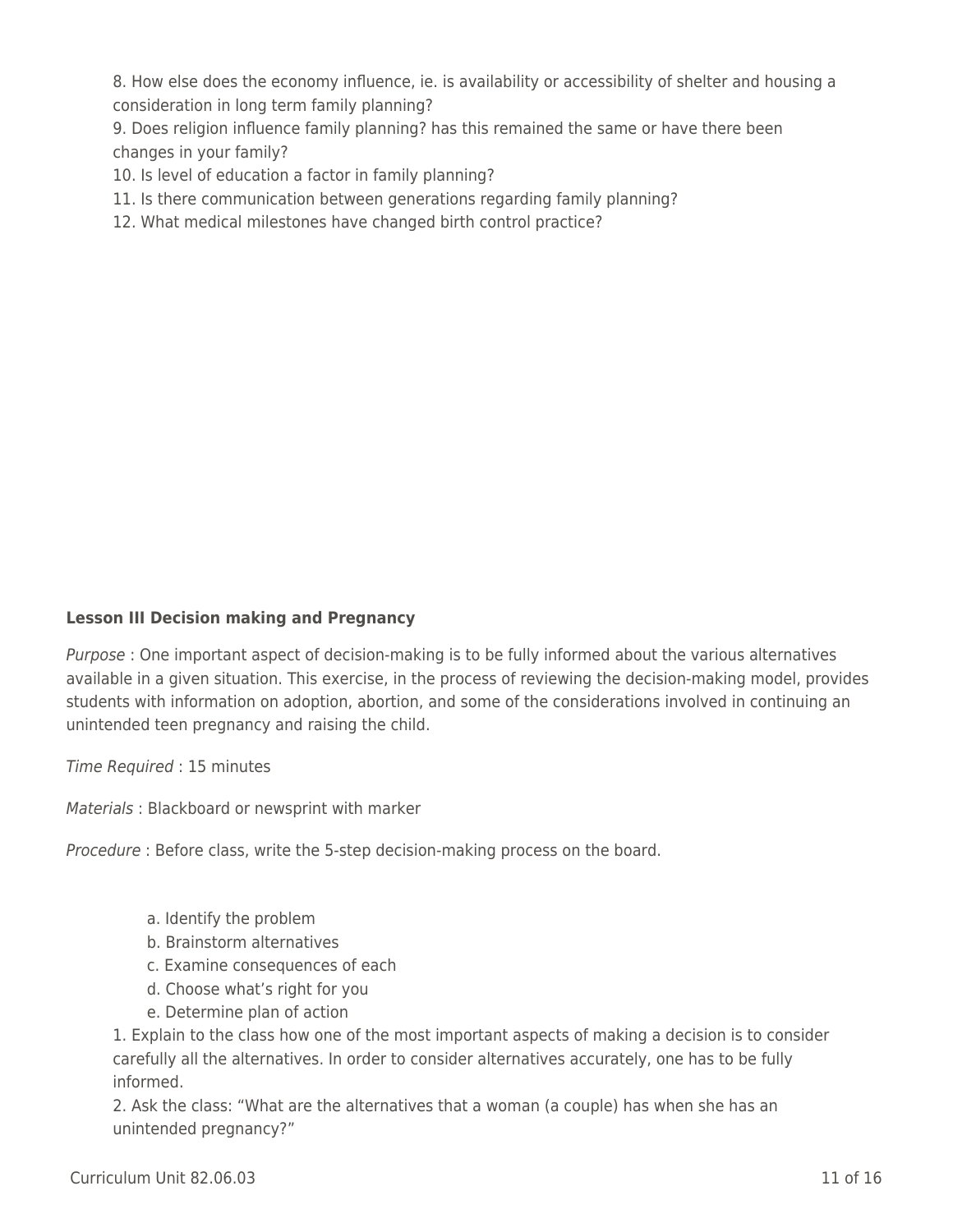3. Write those alternatives on the board or newsprint (usually: abortion, adoption, keeping the baby); discuss each one. Focus on:

Explaining what each entails Legal considerations (particularly as they relate to teens, both males and females) Financial aspects Medical considerations

4. Sum up by explaining that part of making good decisions is having accurate, up-to-date information. Refer back to the decision-making chart and explain that when we examine consequences, we need to have factual information. After we have the proper information, we can then begin looking at some of our feelings about the various alternatives. For most people, making a decision about an unplanned pregnancy requires a lot of careful thinking and getting in touch with feelings.

Suggestions : Fifteen minutes is very little time to cover all the relevant information about the various alternatives. If possible, try to schedule more time. Some teachers have brought outside speakers to serve on a panel to discuss the various alternatives.

#### **Lesson IV Birth Control Myths**

Purpose : This activity addresses common myths about birth control, offers the opportunity to correct misinformation and gives students the opportunity to practice communicating about conception and contraception.

Time required: 50 minutes

Materials: myth/truth statements on 3 x 5 index cards.

Procedure: Before class, write each of the MYTH or TRUTH statements on a 3 x 5 card.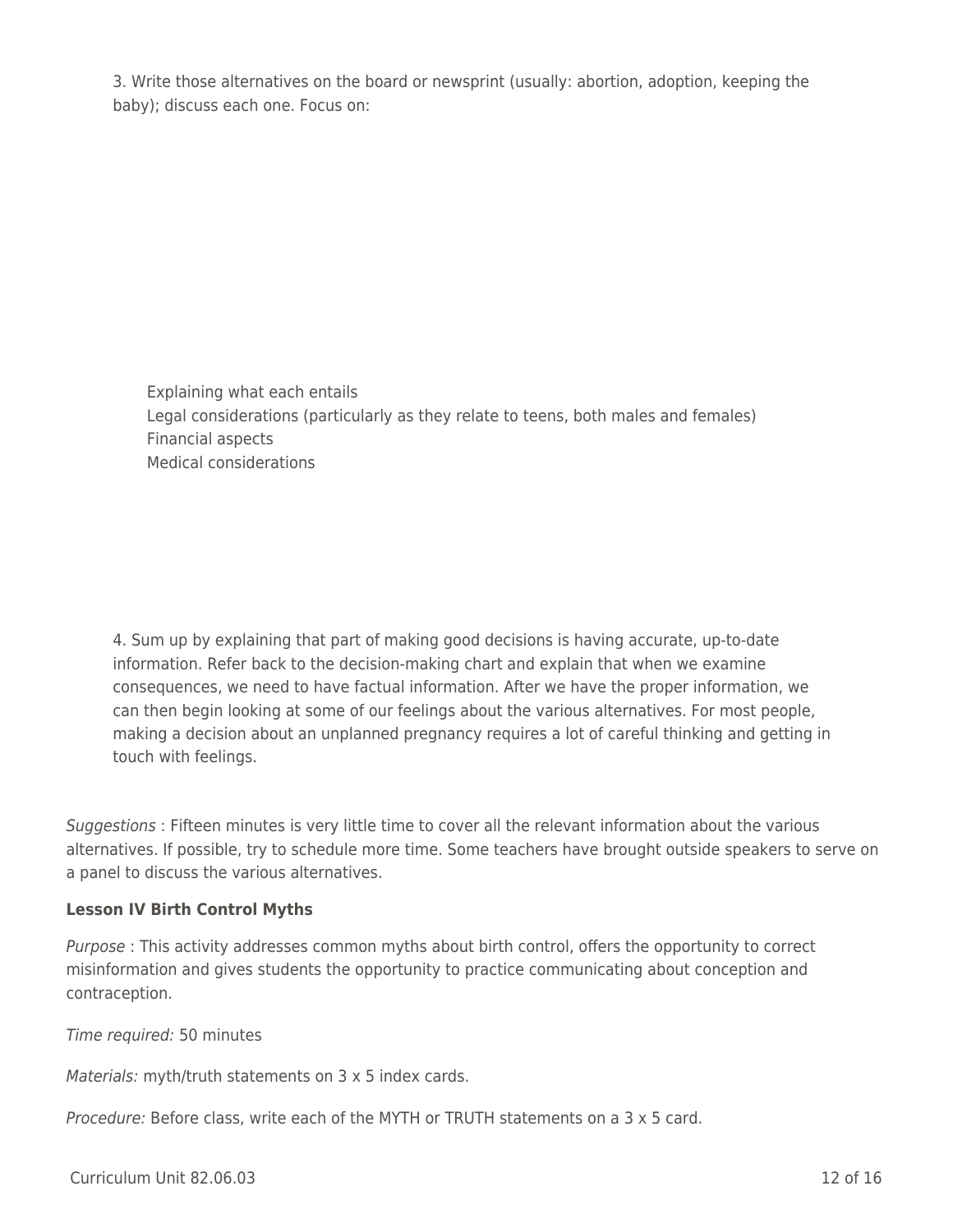Arrange the class in four groups.

Give each group five cards. The group may elect a leader or you may wish to appoint one. Cards will be rotated so each group has opportunity to respond to the 20 statements.

Each group leader holds up a statement, makes notes of discussion on the statement and tallies the responses—truth or myth. Allow 15 to 20 minutes.

When class comes together again, you read the statement, tally responses from the groups on the blackboard, give correct answer and explanation.

This lesson was adapted from a lesson in the Family Life Education, Curriculum Guide, U.S. Department of Health and Human Services, Public Health Service, Health Services Administration DHHS Publication No. (HSA) 81-5669 1980

#### *Suggested follow-up activity*

1. Plan a class session where you will answer anonymous questions submitted

2. As an independent project, students could collect their own myths and write factual explanations. (Suggest asking peers, family members.)

1. Girls who haven't started their periods yet can't get pregnant. MYTH

Sometimes a girl will ovulate just before her first period begins.

2. Girls don't get pregnant if it's their first time. MYTH

Pregnancy can happen any time the girl has sexual intercourse, if an egg has been released.

3. Girls don't get pregnant if the penis doesn't actually enter the vagina. MYTH

Even sperm deposited on the outside of the vagina can make it into the vagina and on up into the tubes. Sperm can even get through underwear.

4. Girls don't get pregnant if they have sex only during their periods. MYTH

Girls can get pregnant at any time during their cycles, especially if they have short or irregular cycles.

5. Girls don't get pregnant if they have sex standing up. MYTH

Girls can get pregnant in any position. Sperm aren't affected by gravity.

6. Douching after sex will wash out the sperm and protect against pregnancy. MYTH

She can't douche fast enough to catch the sperm, and douching may even help the sperm reach the tubes faster.

7. Urinating after sex will wash out the sperm. MYTH

Urine doesn't pass through the vagina—instead it leaves the body through the urethra, which runs parallel to the vagina.

8. The majority of sexually active teens use birth control. MYTH

53% of the sexually active 15-19 year olds don't use birth control every time they have sexual intercourse.

9. Teens have about a third of all abortions done in the U.S. TRUTH

These figures are from Z.P.G.: Teenage Pregnancy: A Major Problem for Minors. 1977.

10. Abstinence means having sex but holding back the sperm to prevent pregnancy. MYTH Abstinence means not having sexual intercourse at all.

11. If a man has a sterilization operation, he won't be able to have sexual intercourse anymore.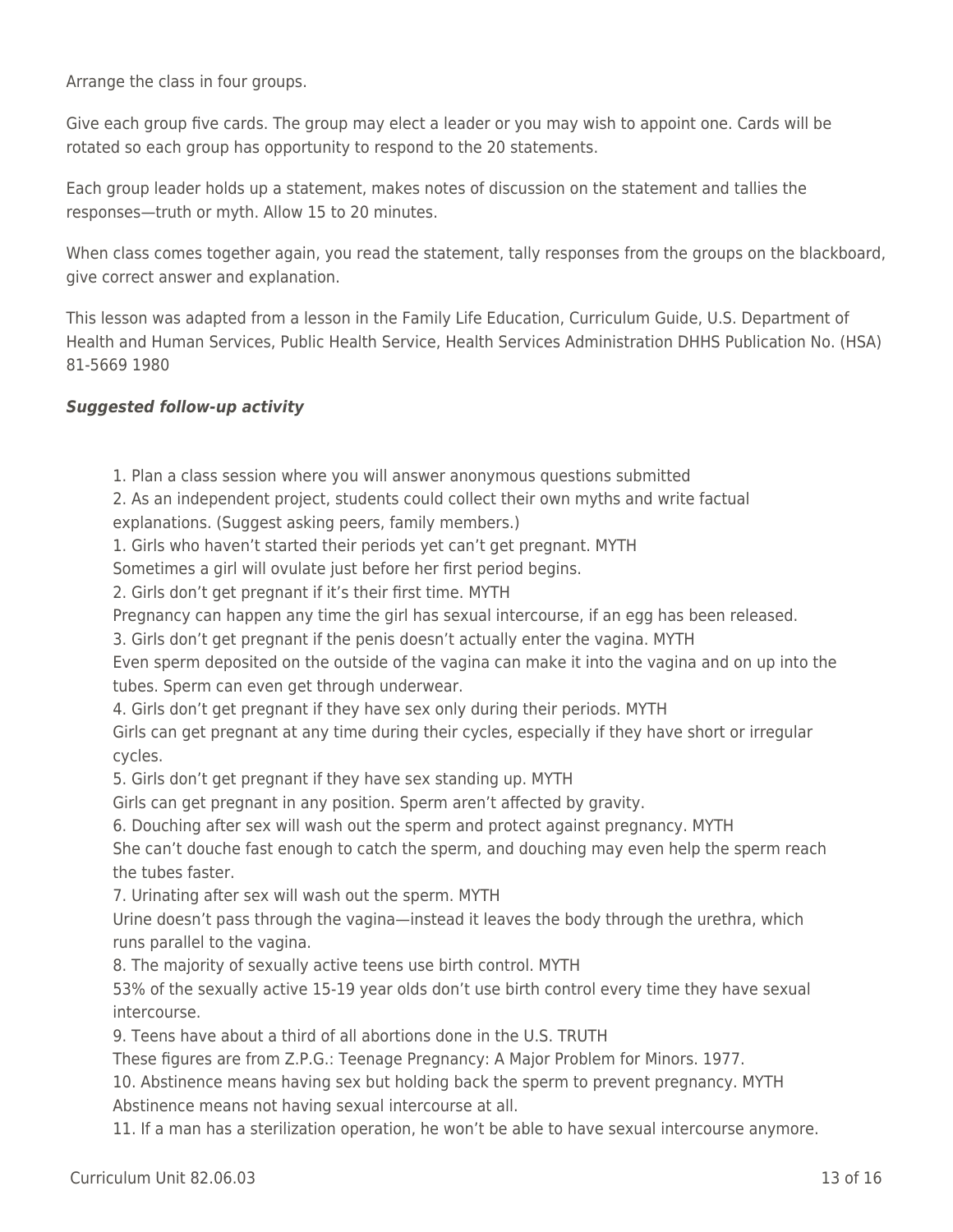#### MYTH

Vasectomy has no effect on the man's hormones or ability to have sexual intercourse. Fluid is still released when he ejaculates, but this fluid does not contain sperm. The body continues to produce sperm, which is absorbed by the body.

12. A woman is protected from pregnancy the day she begins taking the pill. MYTH Most physicians recommend that women should abstain or use a back-up method of birth control for the first seven to fourteen days when she begins using birth control pills. After this initial period, the woman is protected every day, including during menstruation.

13. No one knows for sure how IUD's work. TRUTH

There are a number of theories, but there is no conclusive evidence. One theory is that IUD's do not prevent conception, but instead prevent implantation of the fertilized egg. Some of the newer chemical IUD's (Cu7, Progestasert) may chemically alter the uterine environment so that sperm are hindered from reaching the Fallopian tubes.

14. The diaphragm is inserted by a doctor, and remains in place until the woman desires pregnancy or a different method of birth control. MYTH

The diaphragm is inserted into the vagina by the woman or her partner up to 2 hours before sexual intercourse. It is worn during intercourse and must remain in place for six to eight hours after intercourse. After this waiting time, the diaphragm is removed until it is needed again. 15. Condoms aren't very effective because they break easily. MYTH

Condoms are 90-97% effective, depending on how carefully they are used. Condoms are inspected before being marketed, and safety regulations require that condoms be able to hold a large amount of air without breaking. Condoms should not be exposed to heat or Vaseline, as both can deteriorate the rubber and increase chances of breaking.

16. Foams and suppositories are as effective as birth control pills. MYTH

Spermicides range in effectiveness from 78-97%. To be used effectively, strict adherence to manufacturers' instructions must be followed. When spermicides are used correctly, along with condoms, every time a couple has intercourse, effectiveness goes up to 95-99%, which compares closely with pill effectiveness (90 to 99+%).

17. If a guy pulls out in time (before he ejaculates), he can protect the girl from pregnancy. MYTH As soon as a male gets an erection, fluid from the Cowper's glands can carry enough sperm into the urethra to escape into the vagina and cause pregnancy, even before ejaculation. Men have no control over the release of this fluid.

18. The safe time for a girl to have sex is the five days before her period. MYTH

Relatively infertile or safe days in the rhythm method vary according to the individual woman's cycle length. Although some days during the cycle are relatively safe, there is no time during the cycle when a woman can be 100% certain that she cannot get pregnant.

19. The longer a couple doesn't use birth control without having a pregnancy, the less likely they are to get a pregnancy. MYTH

There are some cases in which one or both partners are temporarily or permanently infertile. However, studies show that in a year's time, for every 100 sexually active couples who do not use birth control, 90 get pregnant.

20. If a woman has a sterilization operation, she stops having periods. MYTH

Tubal ligation only affects the Fallopian tubes by permanently blocking then so that the sperm and egg can't meet. The procedure does not affect hormone production, menstruation, or the woman's ability to have and enjoy sexual intercourse.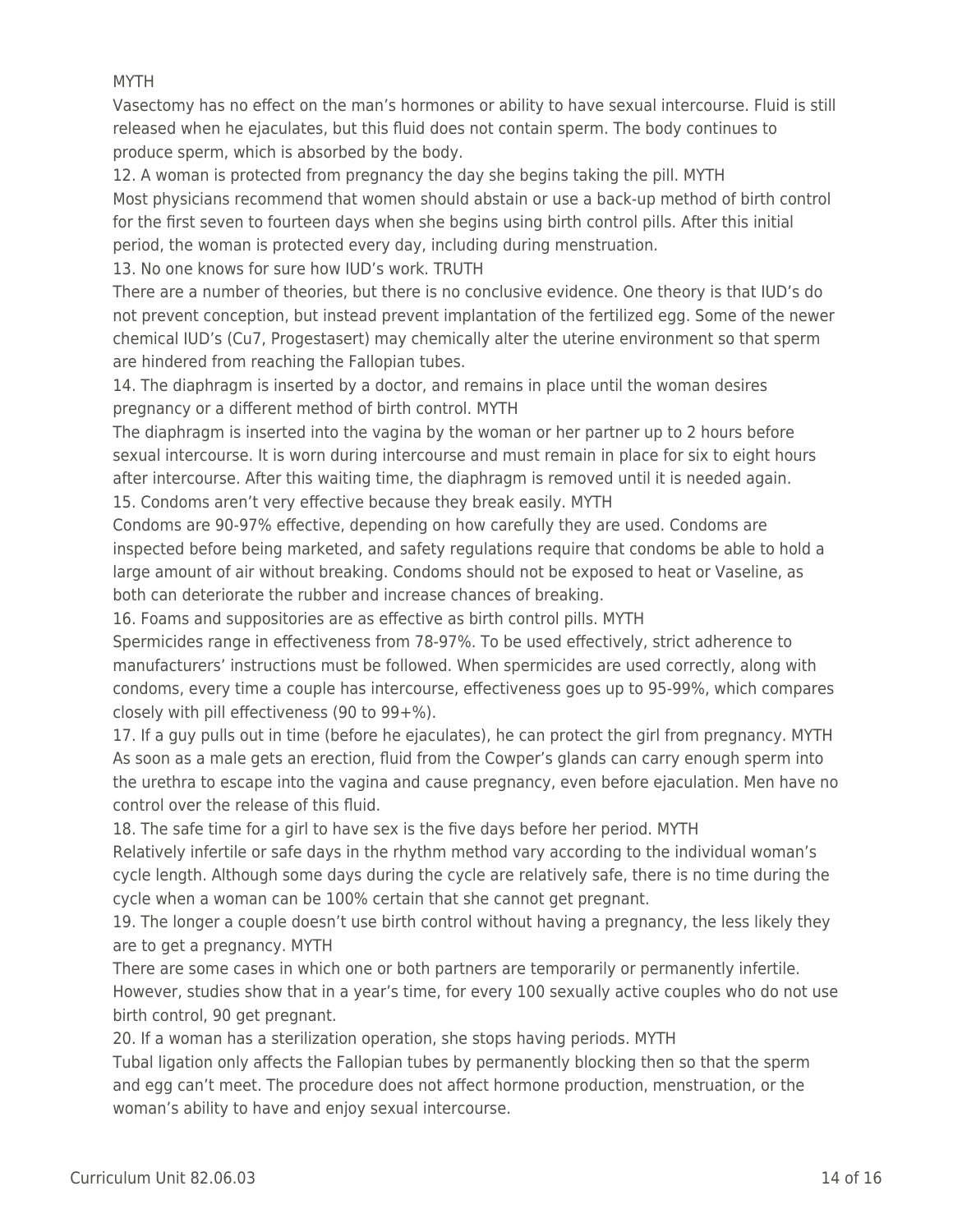## **Films available from Planned Parenthood League of Connecticut:**

Family Planning —10 minutes—color—16mm Happy Family Planning —8 minutes—color—16mm Margaret Sanger —15 minutes—black & white—16mm Tomorrow's Children 17 minutes—color—16mm More —3 minutes—color Birth Control : The Choices —25 minutes—color—16mm Hope is Not a Method —15 minutes—color—16mm Are You Ready for Sex ?—24 minutes—color—16mm Are We Still Going To The Movies ? 14 minutes—color—16mm A Matter of Respect 20 minutes—color—16mm

Films may be borrowed from the PPLC Library , 129 Whitney Avenue, New Haven, C. 865-0595. Annotated listing is available and films may be previewed at 129 Whitney by pre-arrangement.

## **Bibliography for Students**

Boston Women's Health Book Collective, Our Bodies, Ourselves . New York: Simon and Schuster, 1979.

Provides complete information about female sexuality, health care, birth control, pregnancy, childbirth, menopause. Available in Spanish.

Kelly, Gary F. Learning About Sex , The Contemporary Guide for Young Adults . New York: Barron's Educational Series, Inc. 1977.

Students will enjoy the opportunity with this book to explore personal values and to gain insights into adolescent sexuality and responsibility.

Hamilton, Eleanor. Sex with Love , A Guide for Young People . Boston: Beacon Press, 1978.

For the young adolescent, this book offers concrete guidance as he or she approaches becoming sexually active.

Shaman, Diana, Margaret Sanger : The Mother of Birth Control , reprinted from March CORONET, 1966.

An easy-to-read biographical sketch available through Planned Parenthood.